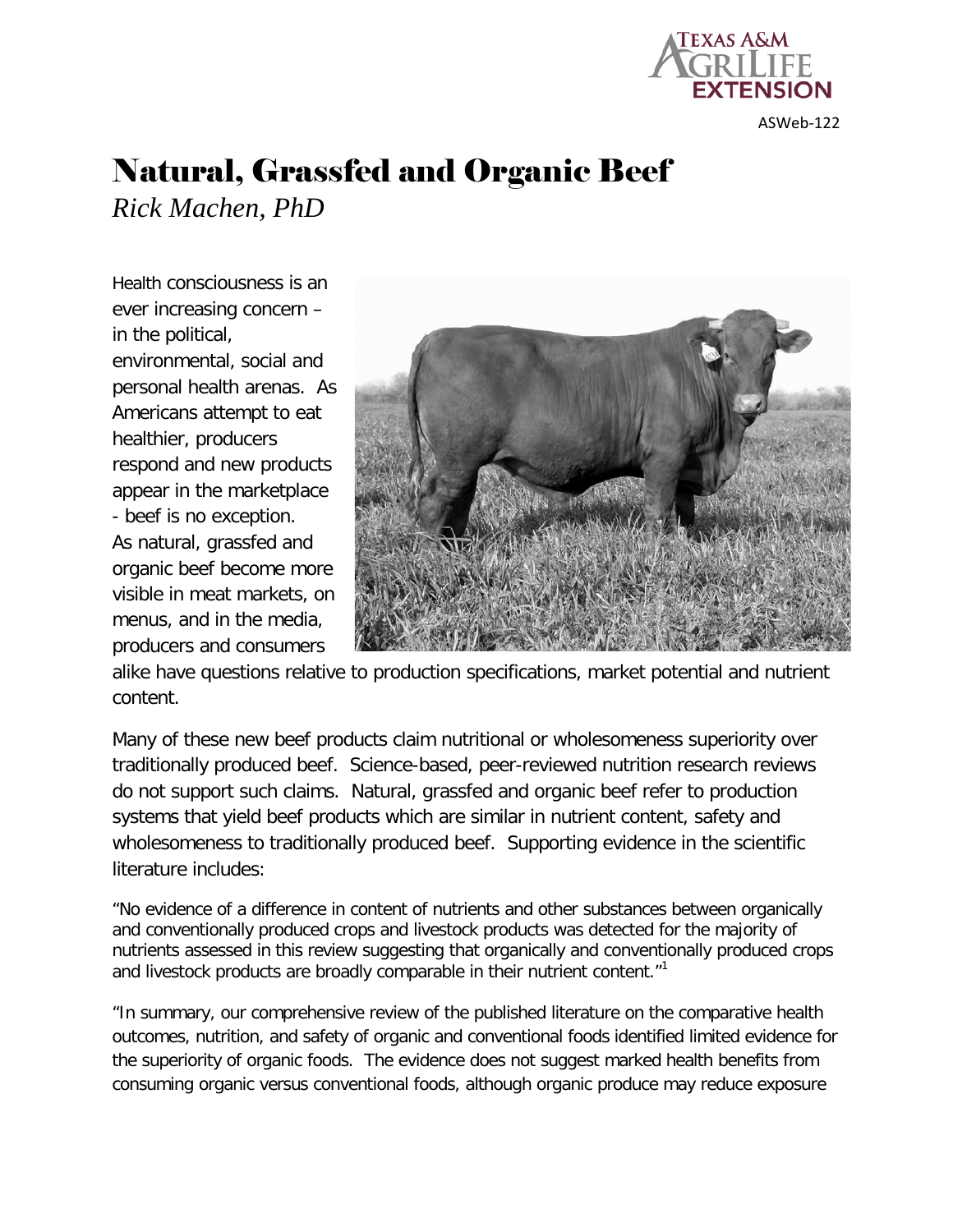to pesticide residues and organic chicken and pork may reduce exposure to antibiotic-resistant bacteria."<sup>2</sup>

"A recent systematic review of peer-reviewed evidence published in the past 50 years concluded that organically and conventionally produced foodstuffs are broadly comparable in their nutrient content."<sup>3</sup>

"No direct evidence of a clinically relevant nutritional difference between organic and conventional milk or produce exits."<sup>4</sup>

Van Elswyk and McNeill<sup>5</sup> suggest that comparisons of nutritional characteristics of beef from U.S. grass/forage-fed and grain-finished cattle should be on a mg/100 g rather than a percentage of total fat basis. These authors also encourage extreme caution when comparing beef from different production systems due to the "heterogeneity that exists between countries with regard to pasture type, forage availability and cattle breeds."

A team of Texas AgriLife researchers recently reported that "contrary to popular perception, ground beef from pasture-fed cattle had no beneficial effects on plasma lipid."<sup>6</sup>

Results of a Texas Tech/USDA study<sup>7</sup> found "no difference in cholesterol content between grass-fed and conventionally produced steaks." When finished to the same degree of fatness, nutrient content of beef products is very similar across the different production systems.

Without question, food produced by American ranchers and farmers is safe and wholesome – perhaps the best in the world. As evidence thereof, consider these economic figures:

"American consumers enjoy the safest, most abundant, and most affordable food supply in the world at less than 11 percent of income."<sup>8,9</sup>

"Food *affordability*, the combination of food cost *and* consumer purchasing power, rather than just the absolute cost of food, is perhaps the most meaningful criteria by which to evaluate or compare food costs. USDA-ERS data shows a declining trend in food expenditures, from 22.7% of annual disposable money income in 1929 to 11.8% in 2009.<sup>"9</sup>

The intent of this paper is to help beef producers and consumers better understand the basic similarities and differences between traditional, natural, grassfed and organic beef production systems (see Table 1).

## **Traditional**

Over 90% of domestically produced beef comes from traditional production systems – cows consuming primarily forages, their calves grazing alongside until weaning at 5-8 months of age. Upon weaning, beef calves typically:

- are pastured as stocker cattle in a grazing system, then moved to a feedyard for finishing as described below or,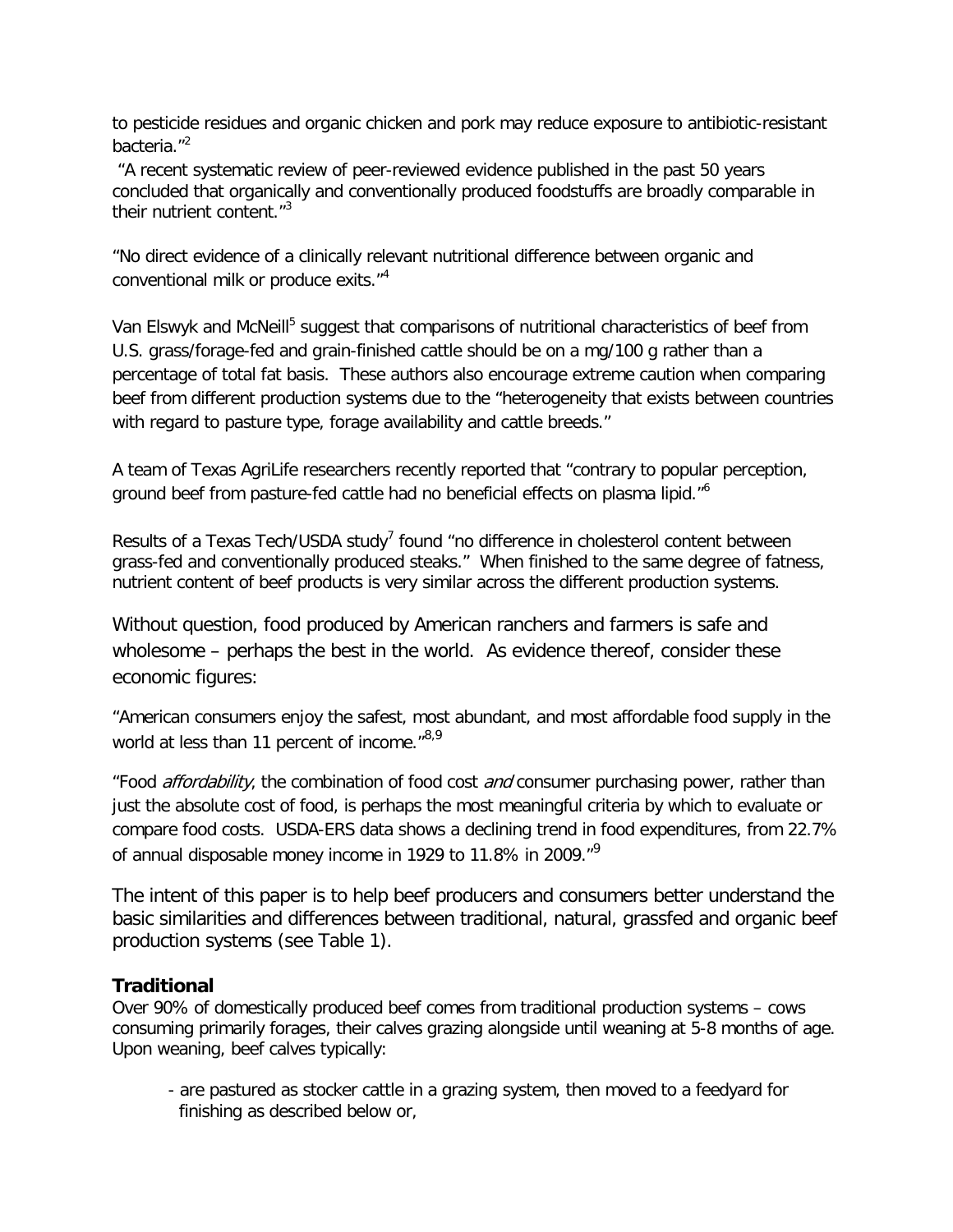- are moved directly to a feedyard for finishing on a complete, nutritionally balanced, high concentrate diet.

As feedyard placement weights increase, the portion of beef produced from grazing forages increases as well.

Health Management – Primary focus is on preventative health care including vaccinations, and biosecurity measures.

- Antibiotic use is primarily therapeutic.
- An ionophore may be fed to improve feed efficiency (and reduce methane production).
- Growth promoting implants may be used to enhance weight gain and improve feed efficiency.

Marketing – Auction markets remain the primary avenue for marketing feeder calves and market cows and bulls<sup>10,11</sup>. Other options include direct sale, video or internet offerings and retained ownership.

Natural, grass-fed and organic are pre-harvest beef production systems.

# **Natural**

Many foods are described as being "natural". To use the term "natural" on a food label, USDA requires adherence to three specifications, all of which pertain to the post-mortem handling/processing of beef. The USDA specifications require a natural product:

- 1) must be minimally processed;
- 2) cannot contain any artificial ingredients and,
- 3) cannot contain any preservatives.

By this definition, most fresh, traditionally produced beef qualifies as natural.

In the retail case, this definition applies to beef that does not have an ingredient label (products with marinade, tenderizer or other additives require a label). If there is no ingredient label on the package, it is assumed the beef is natural.

However, most branded beef programs have additional requirements for their specific "natural" beef products. At the present time, there are over 30 companies that purchase cattle and/or produce beef that qualifies as natural<sup>9</sup>.

Health Management – Primary focus is on preventative health care including vaccinations, and biosecurity measures. Natural beef programs may have a variety of brand-specific requirements. Some examples include:

- a) no antibiotic use (known as "never ever" programs)
- b) limited antibiotic use (known as "not lately" programs; most programs prohibit antibiotic use within the last 100 days prior to harvest.)
- c) ionophore use may (or may not) be allowed
- d) use of growth promoting implants is generally not allowed
- e) use of feed containing animal protein or fat may not be allowed

Marketing – To qualify for a natural branded program, some level of source and management verification is required. Consequently, most cattle that qualify for natural beef programs are sold:

- as feeder, stocker or fed cattle through an alliance with one of the natural branded beef programs or
- direct from producer to a packer, retailer or consumer.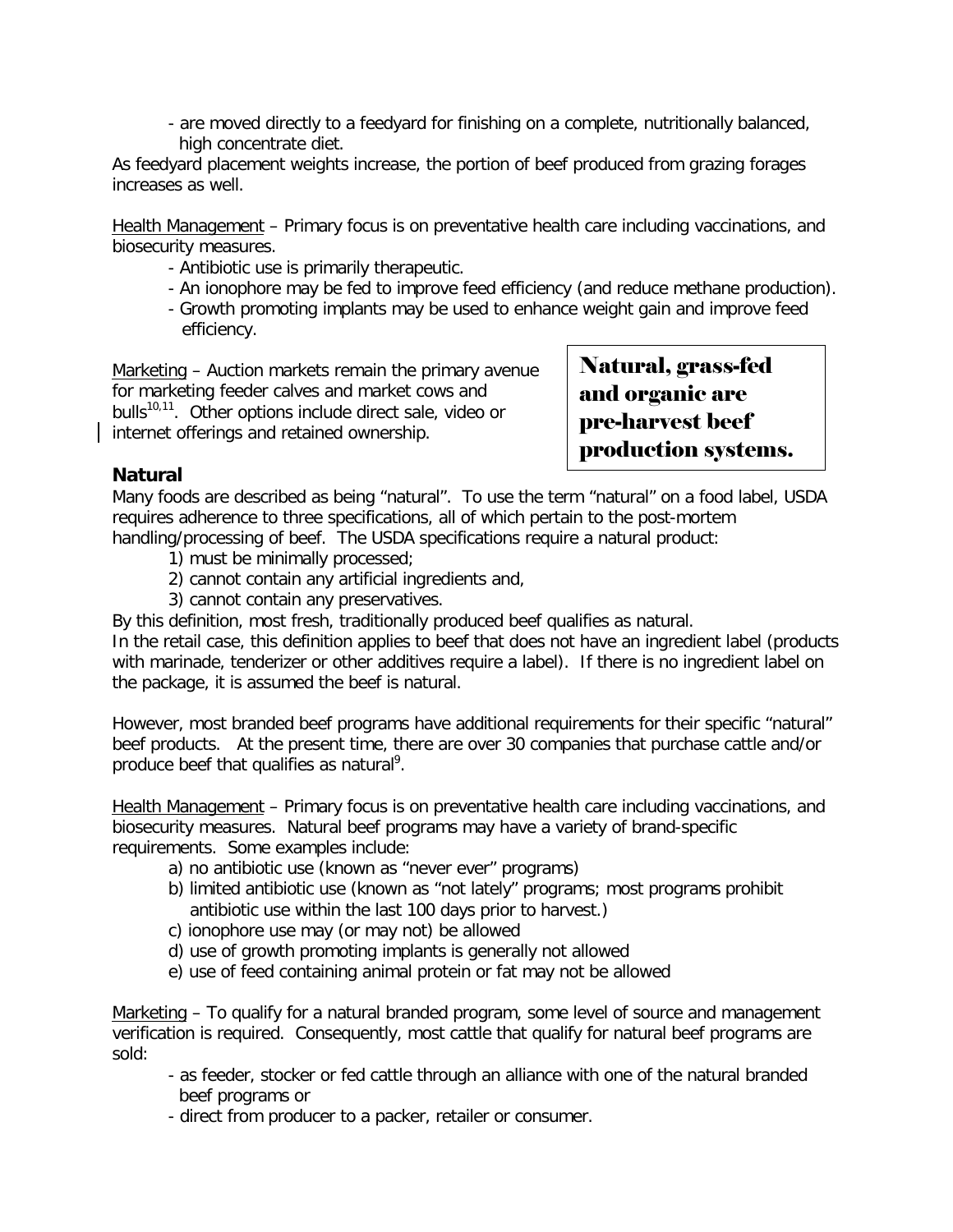Adherence to the requirements of a branded natural beef program is overseen and enforced by the branding company's management or a representative thereof.

## **Grassfed**

Grassfed beef has more than one definition.

According to USDA the term 'grass fed' applies to "ruminant animals and the meat and meat products derived from such animals whose diet, throughout their lifespan, with the exception of milk (or milk replacer) consumed prior to weaning, is solely derived from forage which, for the purpose of this claim, is any edible herbaceous plant material that can be grazed or harvested for feeding, with the exception of grain.



Animals cannot be fed grain or grain products and must have continuous access to pasture during the growing season.

Hay, haylage, baleage, silage, crop residue without grain, and other roughage sources may also be included as acceptable feed sources. Consumption of seeds naturally attached to forage is acceptable. However, crops normally harvested for grain (including but not limited to corn, soybean, rice, wheat and oats) are only eligible if they are foraged or harvested in the vegetative state.

Routine vitamin and mineral supplementation may also be included in the feeding regimen. If incidental supplementation occurs due to inadvertent exposure to non-forage feedstuffs or to ensure the animal's well being at all times during adverse environmental or physical conditions, the producer must fully document the supplementation that occurs including the amount,

frequency and the supplements provided. $"$ <sup>13</sup>



The American Grassfed Association (AGA)<sup>14</sup> further defines their products:

- a) Animals having been, from birth to harvest, fed on grass, legumes and forages and,
- b) Animals having not been: creep fed as calves, fed for extended periods in confinement, or finished on grains.

Cattle must be born on or purchased from an AGA certified grassfed

cow/calf operation.

AGA partitions grassfed beef products into two categories: grassfed and grass pastured. AGA grassfed and grass pastured cattle "must be maintained at all times on range, pasture or in paddocks with at least 75% forage cover or unbroken ground for their entire lives." Further, such cattle "cannot be fed stockpiled or harvested forages while on a 'sacrifice' pasture for more than 45 days per calendar year."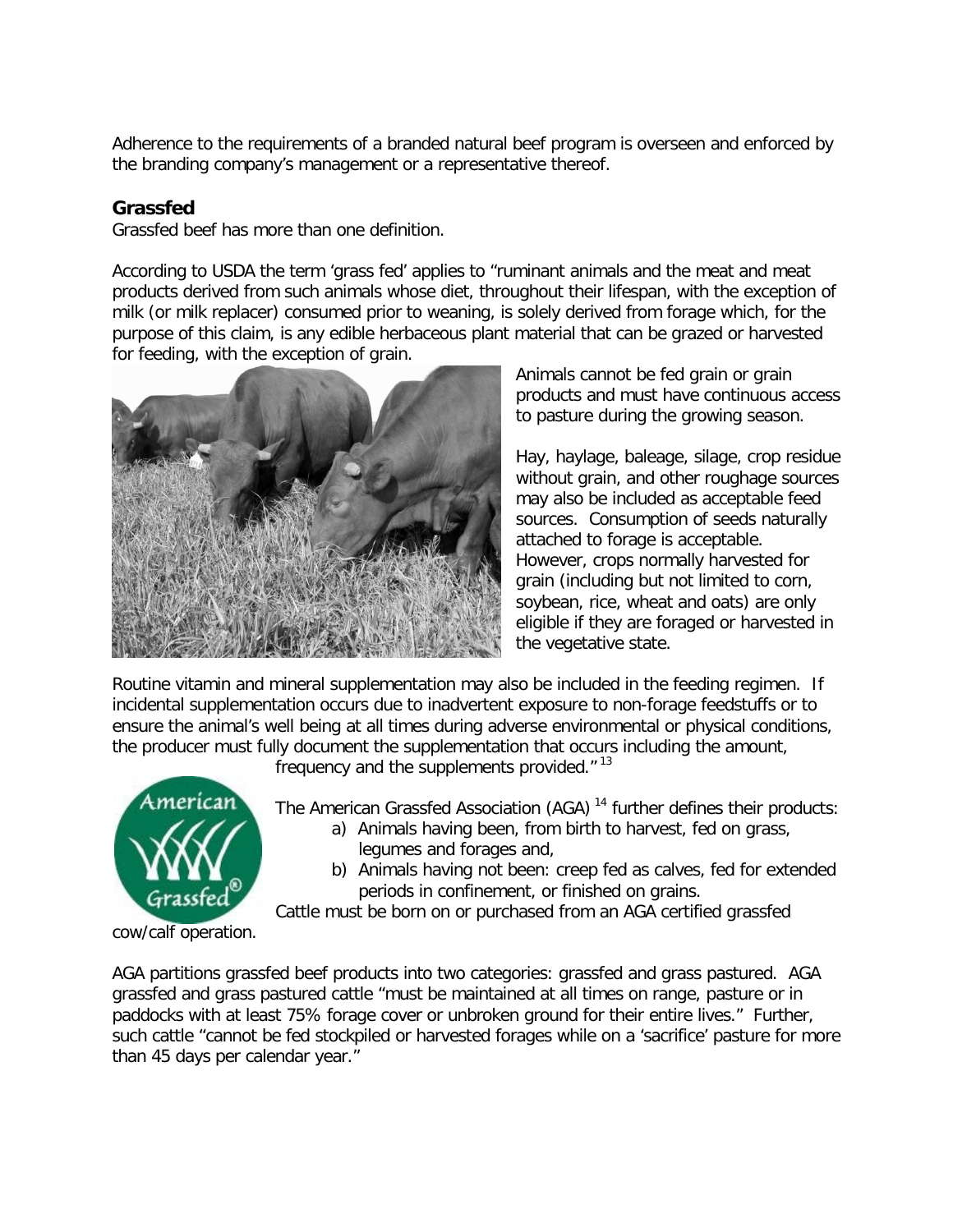**Grassfed** - animals must be maintained on 100% forage diets with no exposure to any non-forage supplements. Animals may only be fed approved non-forage supplements to ensure the animal's well-being during periods of low forage quality or inclement weather.

> Lifetime supplement intake guidelines (dry matter basis) are as follows: Year 1 total intake ………………………………… 50 pounds Year 2 total intake ………….…………………….. 80 pounds Year 3 and thereafter total intake ……………………… 120 pounds Total lifetime supplement intake by grassfed cattle should not exceed 250 pounds.

 **Grass Pastured** – Requirements for grassfed cattle apply. In addition, grass pastured cattle may be fed approved non-forage supplements at a rate of 0.5% of body weight (20% of daily intake) during the growth stage (birth to start of finishing phase) and 0.75% of body weight (30% of daily intake; DM basis) during the finishing phase. Here, finishing is defined as the last 200 pounds gained before harvest.

The feeding of hay, haylage, balage, silage, forage products, crop residue without grain and roughage is not limited. The feeding of approved roughage products including dry beet pulp, corn cobs, cotton burrs or hulls (almond, cottonseed, peanut or soybean) is not limited.

Health Management - Primary focus is on preventative health care including vaccinations and biosecurity measures. Most grass-fed programs specify:

- no therapeutic or sub-therapeutic antibiotic use (a "never ever" program)
- no growth promoting implants
- no ionophores

Cattle that are injured or become ill typically receive therapeutic [antibiotic] treatment and are marketed as traditionally produced beef.

From an animal well-being standpoint it is critical that cattle (in these non-traditional production systems) which become ill, injured or burdened with internal and/or external parasites be treated in a timely manner and with the most effective product, regardless of whether or not the treatment will prevent them from being retained in a grassfed programs.

Marketing – Forage-fed cattle grow slower than similar cattle in a traditional system. Consequently, most grassfed cattle are harvested at an older age and sometimes a lower weight than those in a traditional or natural production system.

Carcass fat may not be bleached white in color. Depending on the quality and type of forage grazed during the 120 days immediately preceding harvest, carcass fat may be from pearl white to yellow (caused by beta carotene from green forages is stored in fat tissue).

Compared to conventional, marketing natural, grass-fed and organic beef is more intensive and more involved.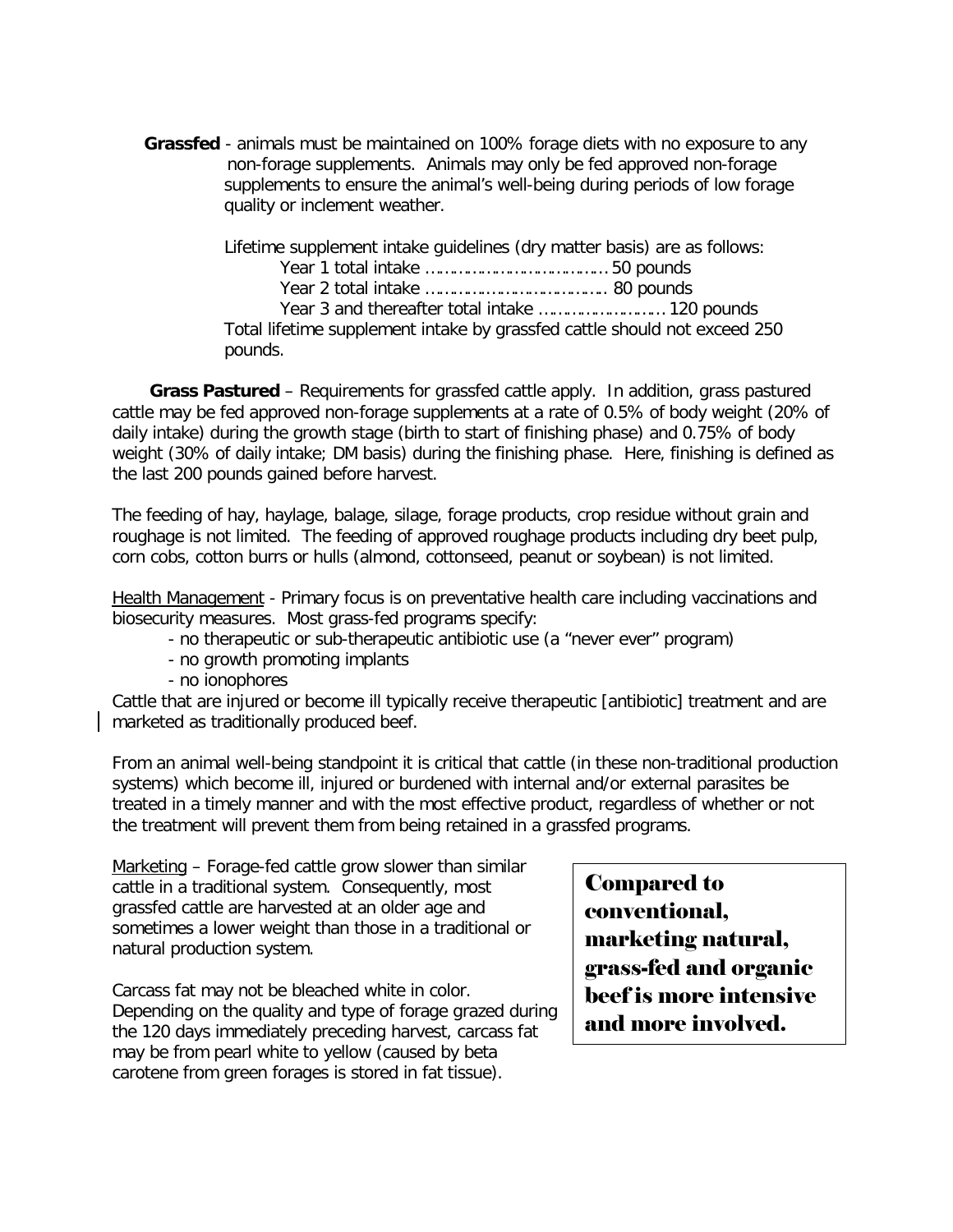Whole muscle cut size and dimension may be different than traditional or natural beef, due primarily to the lower harvest weights.

Note: In contrast to traditional and natural beef, grassfed (and organic) beef is also imported from other countries. Seldom can U.S. grass-fed product compete with imports on a cost per pound basis. Exporting countries (ex. Uruguay) have a lower cost of production due to lower land, labor and other input costs.

Marketing – To qualify for a grassfed branded program, source and management verification is required. Consequently, most cattle that qualify as grassfed beef are sold direct from the producer through a packer/processor to a:

- wholesaler
- retailer or
- consumer.

Compliance with the requirements of a grassfed beef program are often monitored by on farm/ranch visits and audits performed by the affiliated marketing alliance or a certifying agency.

#### **Organic**

Organic beef production and marketing is defined by USDA standards developed for all food labeled as "organic".<sup>15</sup>



Organic beef production requires more time, effort and documentation than the other production systems described herein. Livestock production and handling standards, outlined in USDA's National Organic Program (NOP)<sup>15</sup> include: \* Animals for slaughter must be raised under USDA certified organic management from the last third of gestation to harvest.

\* Diets must contain feedstuffs that are certifiably 100% organic. Forages,

cereal grains and oilseeds (ex. cotton, canola, soybean) must be grown without the use of synthetic fertilizers, herbicides or pesticides. Initially, organic crop production is preceded by a three year period of abstaining from the use of "prohibited substances" (for a list see National Organic Program standards).

 Preference will be given to the use of organic seeds and planting stocks. Nonorganic seeds/stock may be used in specific instances and with NOP approval.

Use of genetically modified (GMO) crops is prohibited.

- \* Dietary vitamin and mineral supplements are allowed as warranted.
- \* Use of growth promotants or antibiotics (for any reason) is strictly prohibited.
- \* Organically produced cattle must have access to the outdoors, including access to pasture. Daily intake requirements call for a minimum of 30% of their daily intake come from standing forages during the growing season. Temporary confinement is allowed for reasons of health, safety, stage of production or to protect soil or water quality.
- \* Animals must be handled and processed under USDA organic certification.

Health Management - Primary focus is on preventative health care including vaccinations, and biosecurity measures. According to NOP standards, producers must not withhold treatment from a sick or injured animal; however, animals treated with a prohibited medication may not be sold as organic. Upon recovery, treated cattle are marketed as traditionally produced beef.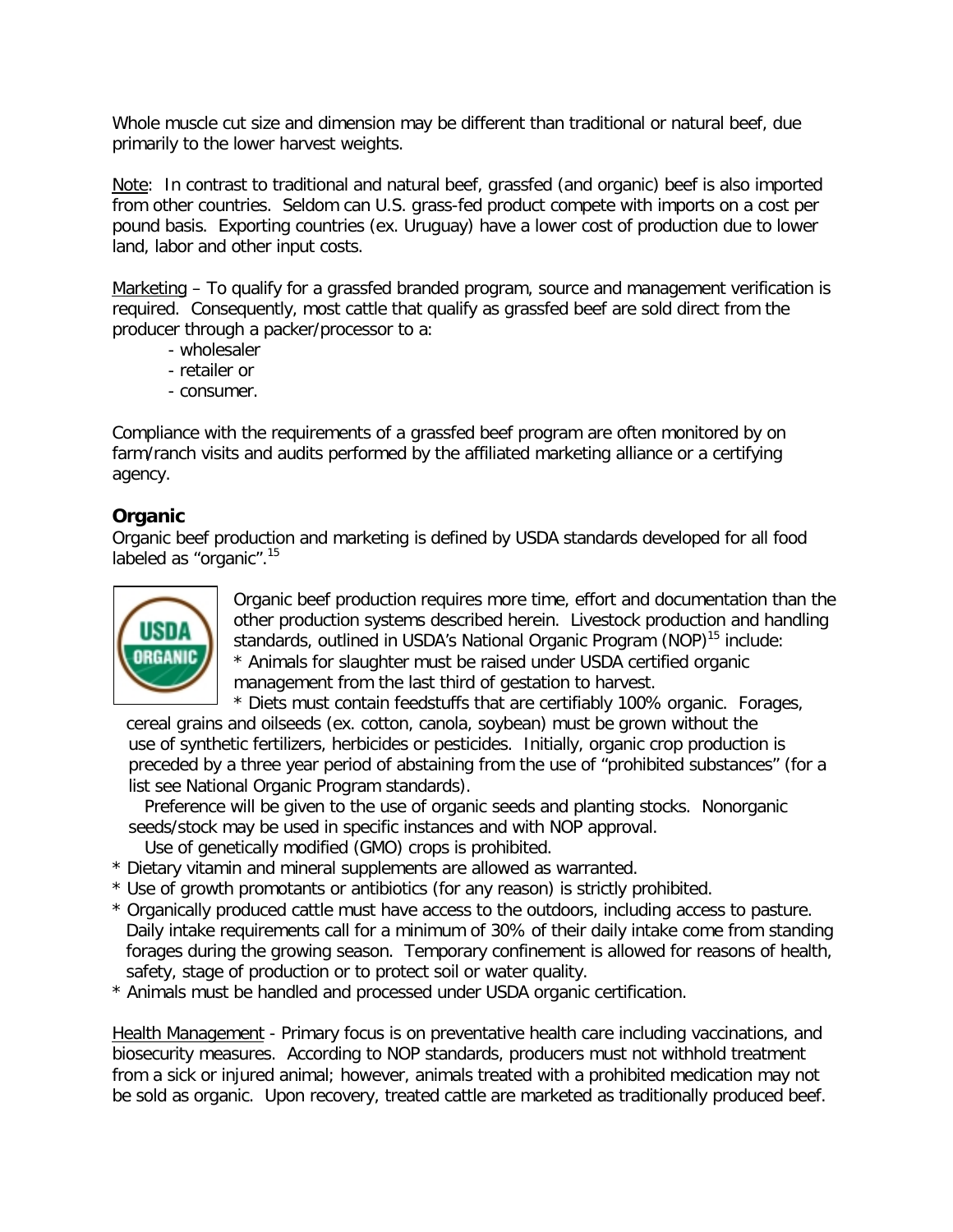Marketing – As mentioned above, cattle must be processed and handled under USDA certification, from the last third of gestation to consumer purchase. Consequently, organic beef moves from farm or ranch of origin through a well defined, traceable, certifiable processing, handling and marketing chain.

"Organic" requires USDA certification, involves audits and requires more time, effort and documentation than other beef production systems.

Within Texas, the USDA's National Organic Program

(NOP) is managed and audited by the Texas Department of Agriculture, Organic Certification Program.<sup>16</sup>

### **Economics**

It is beyond the scope of this paper to include a detailed economic analysis of the four beef production systems discussed herein. Production goals and costs are unique to each operation, so comparisons between operations or across production systems are difficult without some type of standardization. However, the following generalizations seem accurate:

- By definition, natural (N) beef production is very similar (and in many cases identical) to traditional production. Brand specifications (such as no ionophore, no growth promotants) often result in some loss of efficiency and/or increase in cost of production. Differentiation from traditional beef production in promotion and the marketplace represents some amount of additional expense to the system.
- Slower growth rates and lower harvest weights associated with grassfed (GF) production result in less production efficiency and greater production cost (compared to C and N) per unit of product. Total system pasture cost is inherently greater since cattle (stocker and finishing cattle) are grazed for much longer periods of time compared to C and N systems. Likewise, greenhouse gas (methane) production is directly related to grazing time. Cattle that endure periods of lees than optimal weight gain will produce a larger carbon footprint.

 Differentiation from other production systems in promotion and the marketplace is an additional expense to the system.

▪ Availability and cost of organically certified forages and feedstuffs is a significant concern for Texas producers considering organic (O) production. Precluding the prudent and environmentally sound use of technology such as synthetic fertilizers, herbicides, pesticides, growth promotants and pharmaceuticals results in an increased cost of production (ex. lower production per unit of input, increased labor cost) for organic beef.

 Differentiation from other production systems product in promotion and the marketplace is an additional expense to the system.

 The documentation required for O food production, preparation for audits and compliance with the processing and handling requirements all represent additional cost for an O production system.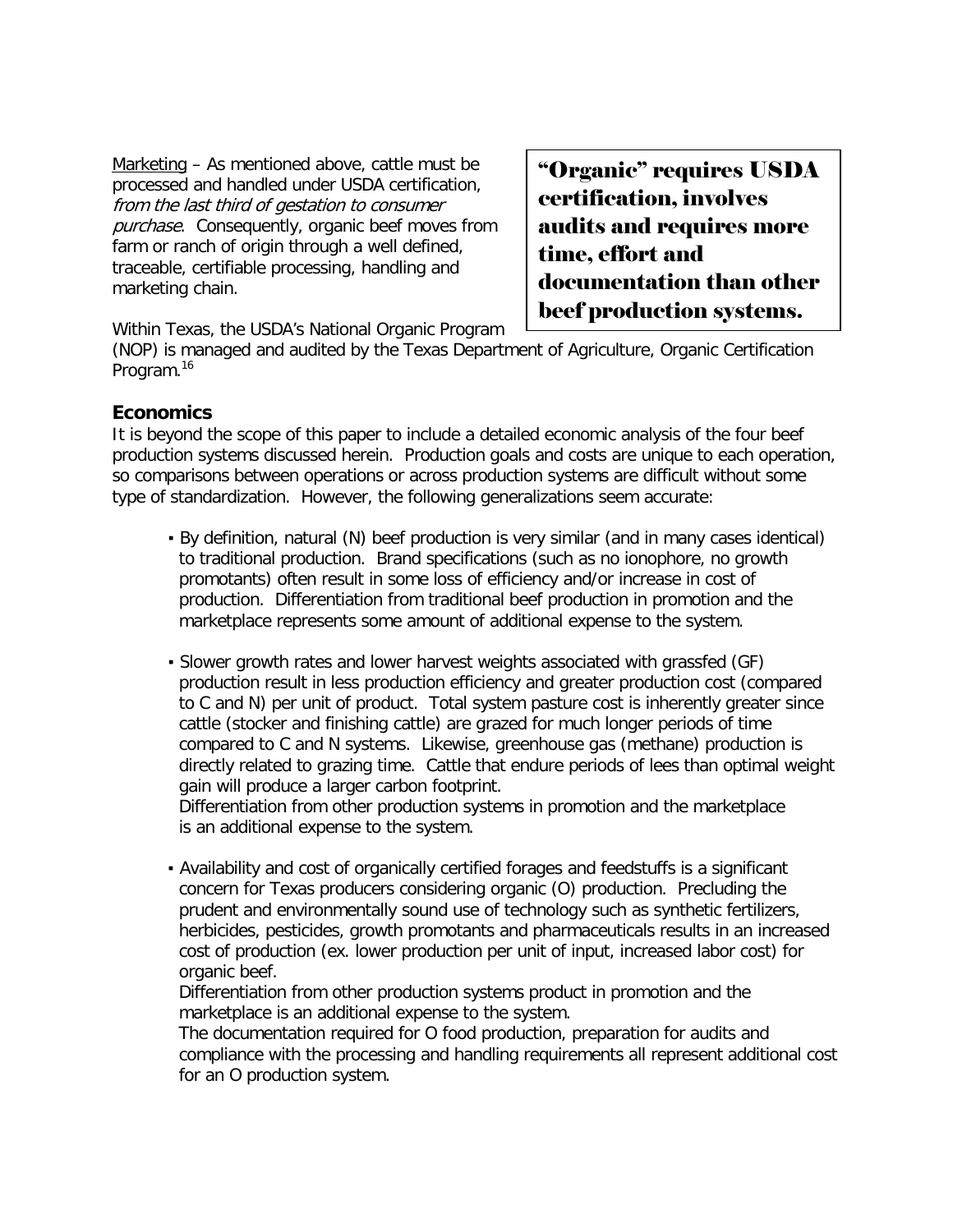Beef producers considering a different production system should carefully consider the options and their respective requirements. Like breeds of cattle, it is not (and need not) be "one kind fits all" when it comes to producing beef.

#### **Summary**

The current trend in consumer preferences indicates continued growth in demand for natural, grassfed and organic beef products; no doubt, the availability of such products has resulted in

the retention of beef consumers that would otherwise have abandoned beef as their source of animal protein. Long-term success of the U.S. beef industry depends on customers repeatedly voting on beef with their food dollars.

However, promotion of any one product at the expense of beef from the other production systems is not in the best interest of the U.S. beef industry.

Promotion of any one product, at the expense of beef from other production systems, is not in the best interest of the U.S. beef industry.

Quoting from an article entitled "*Brown eggs, grain and truth in marketing* " by John Maday<sup>17</sup>,

"If consumers want brown eggs, sell them brown eggs. But market them as brown eggs, not anti-white eggs."

# References

1. Comparison of composition (nutrients and other substances) of organically and conventionally produced foodstuffs: a systematic review of the available literature. July 2009. Report for the Food Standards Agency, Nutrition and Public Health Intervention Research Unit, London School of Hygiene and Tropical Medicine.

2. Smith-Spangler, C., et al. Are Organic Foods Safer or Healthier Than Conventional Alternatives?. Ann. Intern. Med. 157:348. 2012.

3. Dangour A., Dodhia S., Hayter A., Allen E., Lock K., Uauy R. Nutritional quality of organic foods: a systematic review. Am. J. Clin. Nutr. 2009; 90:680–5.

4. Forman, J., J. Silverstein. Organic Foods: Health and Environmental Advantages and Disadvantages. Pediatrics. 130e:1406. 2012.

5. Van Elswyk, M. and S. McNeill. Impact of grass/forage feeding versus grain finishing on beef nutrients and sensory quality: The U.S. experience. Meat Sci. 96:535. 2014

6. Study shows ground beef from grain-fed cattle healthier than grass-fed. Texas AgriLife Research Report by S. Smith, S. Walzem and S. Crouse. 2010. <http://agnews.tamu.edu/showstory.php?id=1934>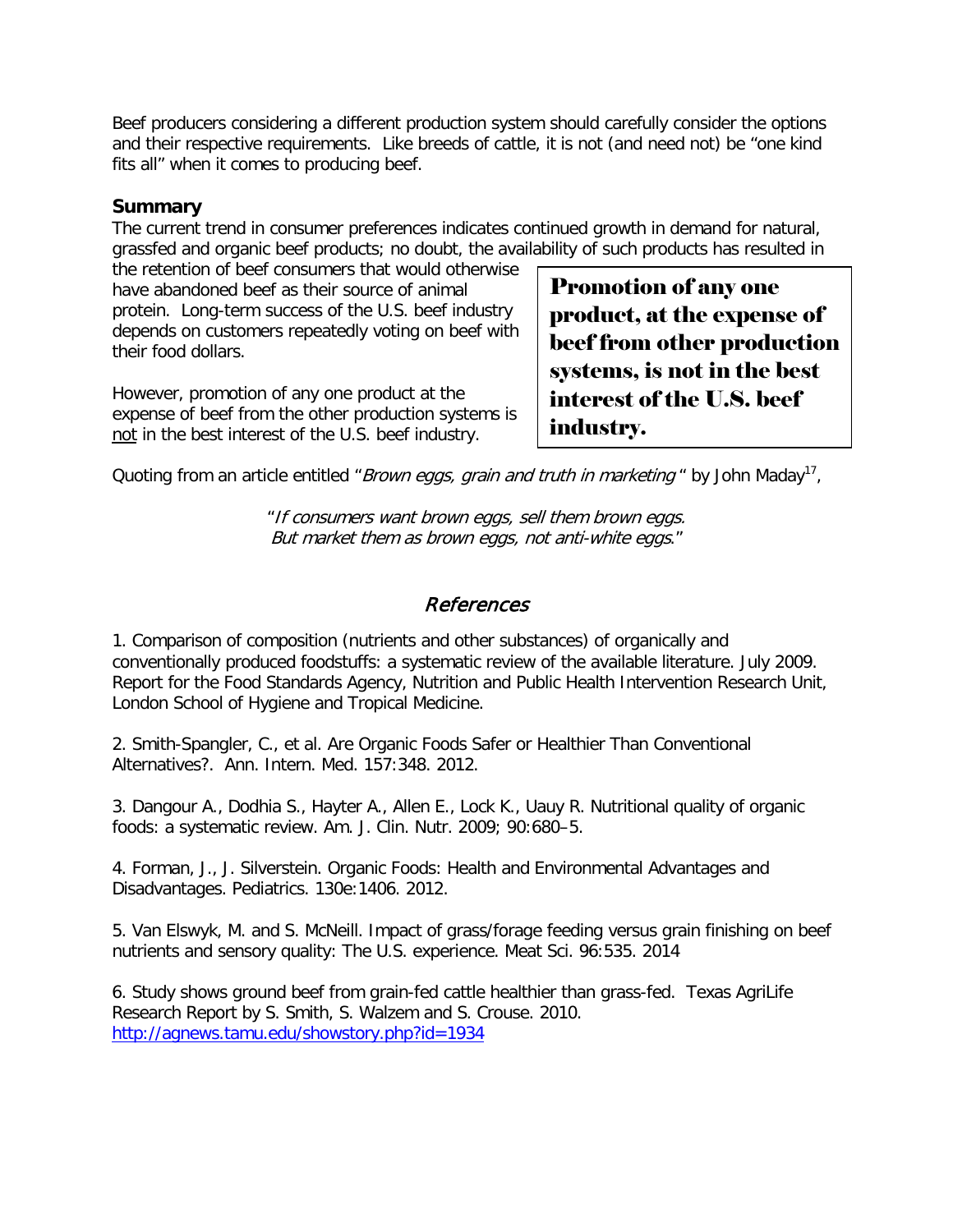7. Leheska, J.M., L.D. Thompson, J.C. Howe, E. Hentges, J. Boyce, J.C. Brooks, B. Shriver, L. Hoover and M.F. Miller. Effects of conventional and grass-fed feeding systems on the nutrient content of beef. J. Anim. Sci. 86:3575. 2008.

8. Tolman, S. R. Farmer Bashing all the Rage. The Washington Times. Commentary. July 18, 2002.

9. Food expenditures by families and individuals as a share of disposable personal income. USDA ERS, 2009.

10. UDSA, AMS National Feeder and Stocker Cattle Summary. SJ\_LS850. [http://www.ams.usda.gov/mnreports/sj\\_ls850.txt](http://www.ams.usda.gov/mnreports/sj_ls850.txt)

11. USDA, APHIS, NAHMS. Beef 2007-2008. USDA, NASS, Texas Agricultural Statistics Service. 2008 Annual Summary.

12. Companies Who Purchase Naturally Produced Beef Cattle. Samuel Roberts Noble Foundation, 2014. http://www.noble.org/Ag/Economics/Natural-Beef-Companies/index.html

13. U.S. Standards for Livestock and Meat Marketing Claims, Grass (Forage) Fed Claim for Ruminant Livestock and the Meat Products Derived From Such Livestock. Federal Register, Vol. 72, No. 199, p. 58631.

14. Grassfed and Pasture Finished Ruminant Standards. October 2013. American Grassfed Association. [http://www.americangrassfed.org](http://www.americangrassfed.org/)

15. Organic Production and Handling Standards, National Organic Program. USDA AMS. <http://www.ams.usda.gov/nop>

16. Organics – A Regulatory Program of the Texas Department of Agriculture. [http://www.agr.state.tx.us/agr/program\\_render/0,1987,1848\\_5609\\_0\\_0,00.html?channel=5609](http://www.agr.state.tx.us/agr/program_render/0,1987,1848_5609_0_0,00.html?channel=5609)

17. Maday, John. Brown eggs, grain and truth in marketing. Drovers Alert. June 2, 2010.